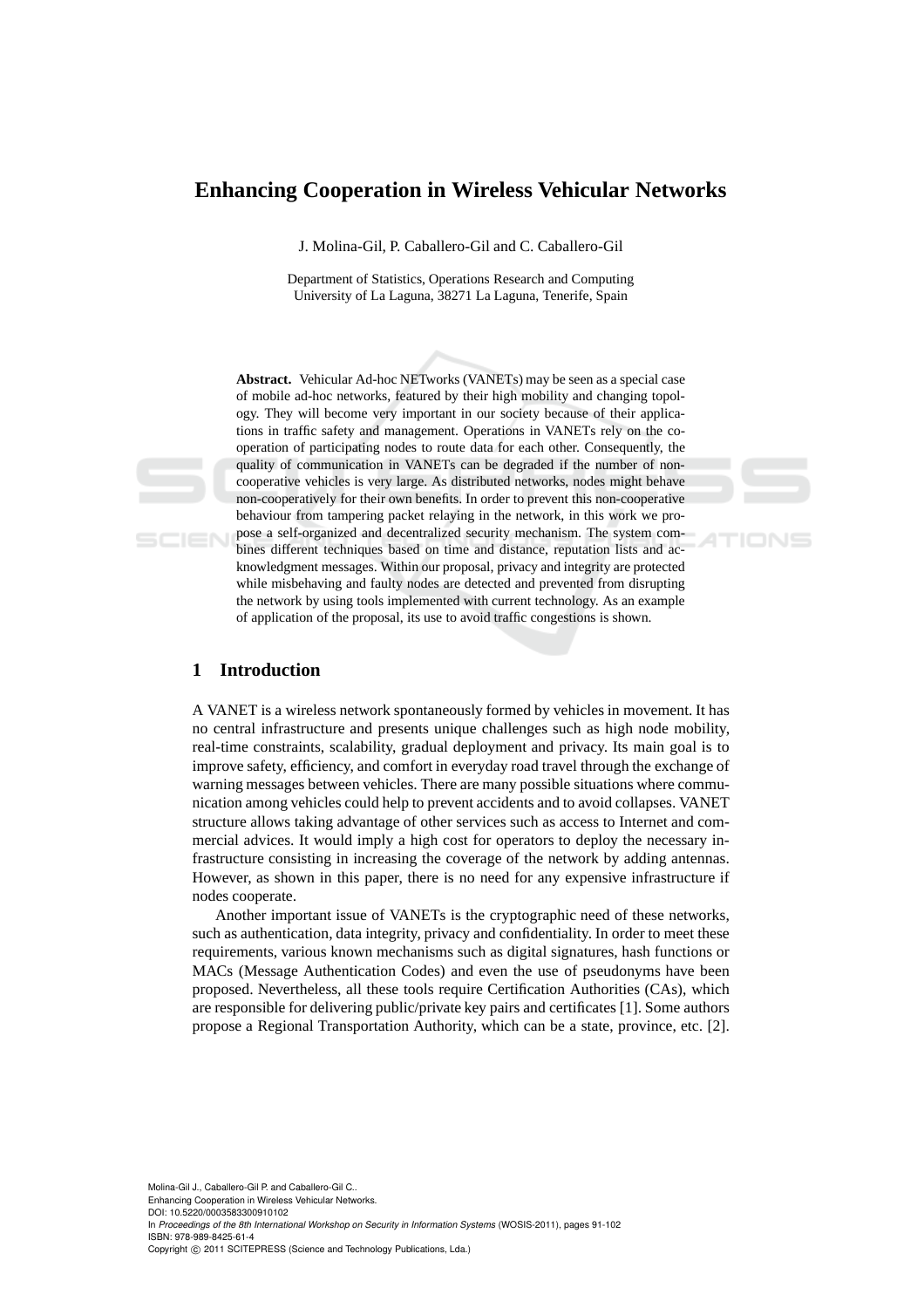Other authors propose a Department of Motor Vehicles [3]. However, none of these proposals are expected to be implemented in a near future.

In our work we propose the use of cooperative tools that can be implemented with current technology, such as laptops, smartphones, etc., which will be used to provide Global Positioning System (GPS) equipment and wireless networking communication. The goal of this work is to create a vehicular ad-hoc network using these technologies inside cars so that they can also be used as an emulation of the devices that will be implemented in future cars to form VANETs. Hence, real data obtained from these networks will be useful for the analysis of the operation in future VANETs.

Traffic jams are a major problem in modern societies because of the large amount of money spent in fuel, loss of user time, and especially CO2 emissions. We propose VANETs as a mechanism to prevent and reduce traffic congestion by distributing information among vehicles. An essential element when implementing these networks is the cooperation between vehicles because the self-managed exchange of messages about road conditions is vital. Therefore, this paper proposes a set of countermeasures to avoid uncooperative behavior.

This paper is organized as follows. Related works about cooperation in VANETs are summarized in Section 2. We describe the background in Section 3 and introduce our approach in Section 4. Section 5 provides a detailed description of the system and in Section 6 and Section 7 the proposal is analysed. Finally, conclusions are included in Section 8.

ION⊆

# **2 Related Work**

In order to bring VANETs to their full potential, appropriate schemes to stimulate cooperation need to be developed according to the specific properties and potential applications of VANETs. VANET as a distributed and unbounded system can work properly only if vehicles cooperate in transmitting and forwarding packets. The resulting ad-hoc network offers several benefits but requires the mobile nodes to collaborate in forwarding packets as described for ad-hoc networks in [4]. It is reasonable to assume that each node has the goal to maximize its own benefit by enjoying network services and at the same time by minimizing its contribution. It is clear that a node must be encouraged in some way to relay information for the benefit of other nodes.

Some authors have made first approaches to the topic of cooperation in VANETs [5] [6] [7] [8] [9] proposes a flocking scheme for a group of vehicles, which focuses on their decentralized coordination such that they can cooperate. Another good example of VANET application that requires cooperation is described in [10], which proposes a framework for commercial ad dissemination in VANETs where possible noncooperative nodes are considered.

Related to the proposal here described, Buttyan and Hubaux proposed in [11] and [12] the use of virtual credit in incentive schemes to stimulate packet forwarding in mobile ad-hoc networks. Also, Li et al. discussed some unique characteristics of incentive schemes for VANETs in [13] and proposed a receipt counting reward scheme that focuses on the incentive for spraying. However, the receipt counting scheme proposed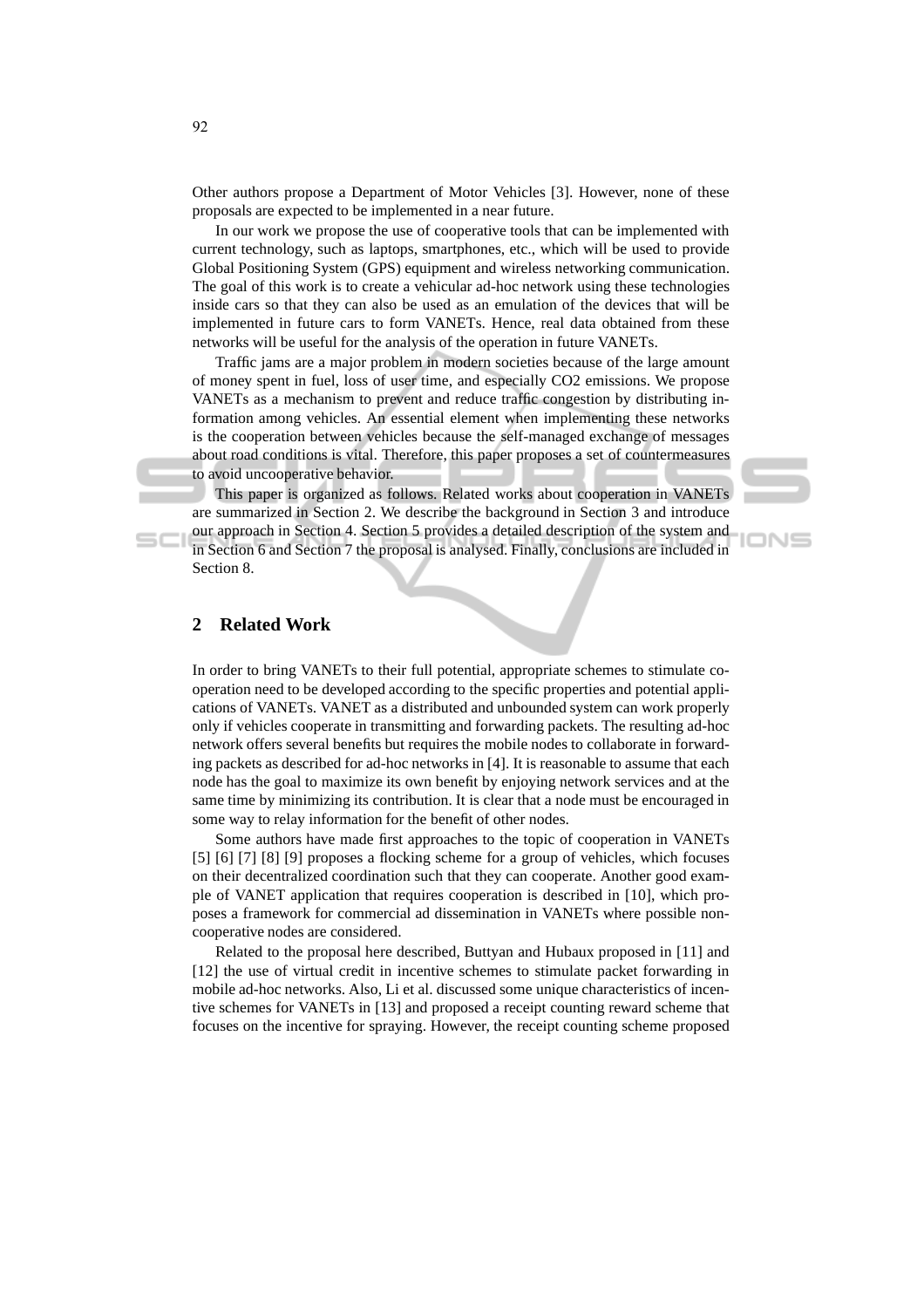there has an overspending problem. Based on the specific characteristics of VANETs, a more comprehensive weighted rewarding method was proposed in [14].

A malicious attacker can cause the VANET to be broken into pieces so that the network cannot provide services such as route establishment and packet forwarding to legitimate users. In this sense, the behaviour of selfish nodes can cause a passive denialof-service. [15] discusses some of the main security threats and attacks that can be exploited in VANETs. This paper is mainly focused on the design of packet forwarding enforcement schemes.

### **3 Background**

At the beginning, self-managed VANETs will run with a small group of devices. These devices must have some basic mechanisms to be able to cooperate. If a device detects traffic congestion, it must notify its neighbours about it. This provides an augmented reality of what is happening on the road, what will allow other users outside the congestion zone to make decisions in time to avoid accidents and traffic jams, for example by finding an alternative route. Nodes that can check such information are responsible for determining the authenticity of the messages and reporting detected forgeries. If this happens, fake nodes will not be authenticated by anynode in the network and will be unable to get any profit from the received information. The whole process will be automatic and transparent to the network user so that there is a responsible module for detecting false or altered information. To achieve it, the forwarding messages must be signed to enable nodes to determine which is the node that presents a bad behaviour, but without revealing its real identity. In order to do it, pseudonyms will be used [16]. In addition, hash functions are used as a mechanism to determine whether the content of the message was altered during its transmission or not.

When developing the cooperation mechanism, different problems must be taken into account to make it possible that the system works properly. Moreover, as discussed above, it is required that users cooperate by relaying packets to their neighbouring nodes. Therefore, the possibility that legitimate nodes act passively only receiving information from the network should be avoided. Such a user would benefit from getting information from the network but without participating in the relay to its neighbour nodes. This would damage the network passively, by degrading its performance and threatening the connectivity. Consequently, we need a module to determine whether nodes cooperate in the network. There exists another possible attack consisting in relaying packets to overload the network. In this case, nodes would cooperate in the attack by contributing to disseminate information that is useless or repeated. Tools to avoid such attacks and their operation will be detailed below.

## **4 System Design**

The basic idea of this work is that VANETs will allow detecting traffic jams through the automatic exchange of reports about them. This will be done thanks to the information provided by GPS because with GPS software it is possible to know the speed at which nodes are moving and the maximum speed allowed in each lane. Given this, if a vehicle

IONS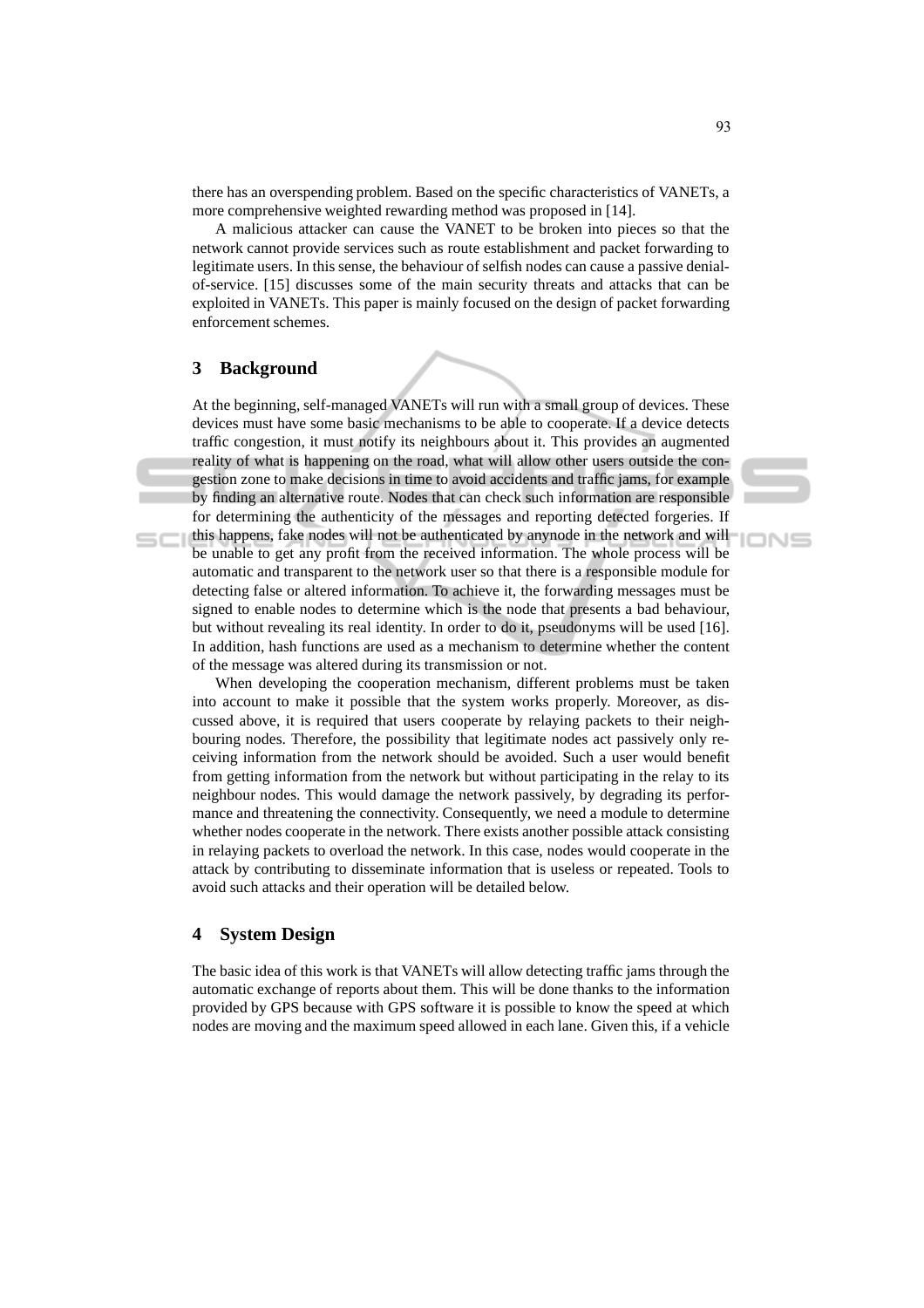is travelling at a speed below the minimum, it is probably due to that there is congestion on that road. In this case a packet will be automatically generated to warn users about the traffic problem. This design is based on a store-and-forward routing model [13]. In a typical packet forwarding process in VANETs, vehicles encounter one another at different times, and packets are opportunistically forwarded. If an intermediate vehicle stores a packet for a fixed time or actively sprays the packet to other vehicles, the packet will be more likely to reach a greater number of vehicles.

Such as it is common when GPS is used, the user may have set the destination and the criterion that the GPS must use to find the route. This might be the shortest route, quickest route, a given time of arrival, etc. Thanks to our design, for example a GPS that has calculated as optimal route the one that crosses a highway at 80 km/h can change the selected route if it receives that the current average speed of that road is now 20 km/h due to a traffic jam.

#### **4.1 Cooperation**

A bad behaviour of a vehicle within a self-managed network can consist in:

**–** Inserting in the network false packets with spoofed content on the state of the road

'IONS

or inserting many times the same packet in search of a Denegation of Service (DoS). **–** Not cooperating in relaying packets of its neighbour nodes so that it benefits from the network without cooperating in its operation.

Detection of attackers should be automatic and transparent to the user. Hence, in order to detect them, the packet must contain information about management. Thus, the packets will include the following information:

- **–** GPS coordinates and movement direction.
- **–** Vehicle speed.
- **–** TimeStamp.
- **–** Next Via.

The GPS coordinates will help in two ways. On the one hand, combined with the movement direction, they will provide information about the places where the packet was generated and where the problem is located. On the other hand, they will allow discarding packets beyond a certain range. In most cases, information generated at a certain location in a VANET is not interesting out of a radius distance. A packet can be generated in coordinates  $(X, Y)$  and certain range of interest for this packet can be defined within a radius R. In this way, the packet will not be broadcast when it reaches R and will be discarded after certain time later than the timestamp. The particular size of the radio of these zones is fixed by the source node, according to the type of road.

Vehicle speed will allow making decisions and altering the route to reach the destination. One parameter that uses a GPS device to detect the fastest or shortest route to the destination is the sum of all speeds in the used via. In this sense, our system can detect whether there is a traffic jam in a specific highway, and provide the speed at which vehicles move on it. With this information, the GPS device will be able to make calculations to determine if going through the traffic jam will take less time than modifying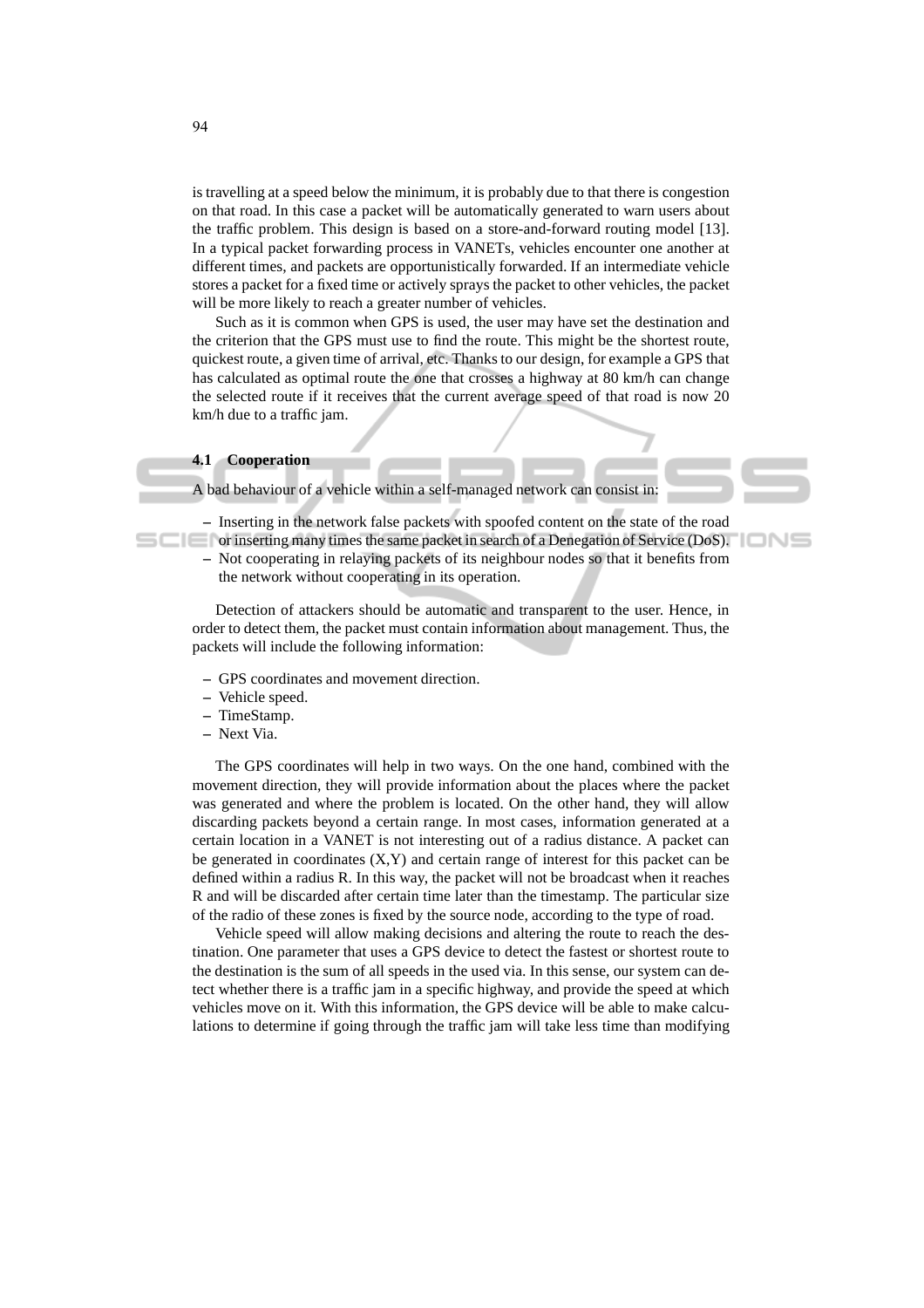the route. Otherwise it may propose a new way to reach the destination in the shortest time possible. The timestamp allows determining whether the received information is new or old. This makes possible to have updated information about the road all the time. Finally, the information about the next via let us know whether the traffic jam is across the entire highway or only in a given road of the highway.

### **4.2 Detecting Misbehaviour**

 $SCI$ 

In order to provide real-time and trustful information, each vehicle must have a list where it stores information on those vehicles that have reported misbehaviour. This list is maintained by each node and is modified during the interaction with other vehicles. It can be updated whenever it detects misbehaviour of a vehicle that forges a message that does not correspond to its real environment information. It can be also updated during the exchange of packets between two vehicles, because besides the key store exchange, they swap their lists. Thus, legitimate nodes in the network will have always an updated list so that they will not send information to nodes that have not worked within the network. Each record in this list will contain the misbehaving vehicles' pseudonyms, which will allow determining who they are when they meet. The date of a bad behaviour is used to keep the list updated by deleting old records. Another field with the signature

of the node who presented the complaint is also stored, which allows avoiding a false allegations.

The next paragraphs explain how to detect bad behaviour from the information contained in the packets:

**GPS Coordinates.** If a vehicle A provides information about dense traffic in a road where another vehicle B is driving at an appropriate speed, the vehicle B can report that A is introducing false information. Moreover, if a vehicle is sending a packet of information outside the fix radius R, this can be reported as a DoS attempt.

**Speed.** If a vehicle sends information about a traffic jam in certain coordinates where the same vehicle is circulating at a high speed, this can be considered a fraud. However, if the next via in its route is nearby, this would be an exception. This circumstance will be detailed in the next section.

**TimeStamp.** If a vehicle is transmitting information with an expired TimeStamp, this is considered a DoS attempt.

### **4.3 Flexibility and Robustness**

A good detection mechanism for cooperation must have two characteristics: flexibility and robustness. With regard to flexibility, note that a hardware malfunction can make the device sends messages with an incorrect or expired timestamp. Therefore we should not be too strict and allow nodes to recover from this problem. Moreover, it would be unfair to prevent the access of misbehaving nodes to the network forever after a bad behaviour. In order to solve this problem, nodes have two possibilities:

1. To get a new key pair and a pseudonym from a legitimate node belonging to the network. When a node has been marked as an attacker node, it will be isolated from the network and will not receive any traffic information. In case of malfunction, a

IONS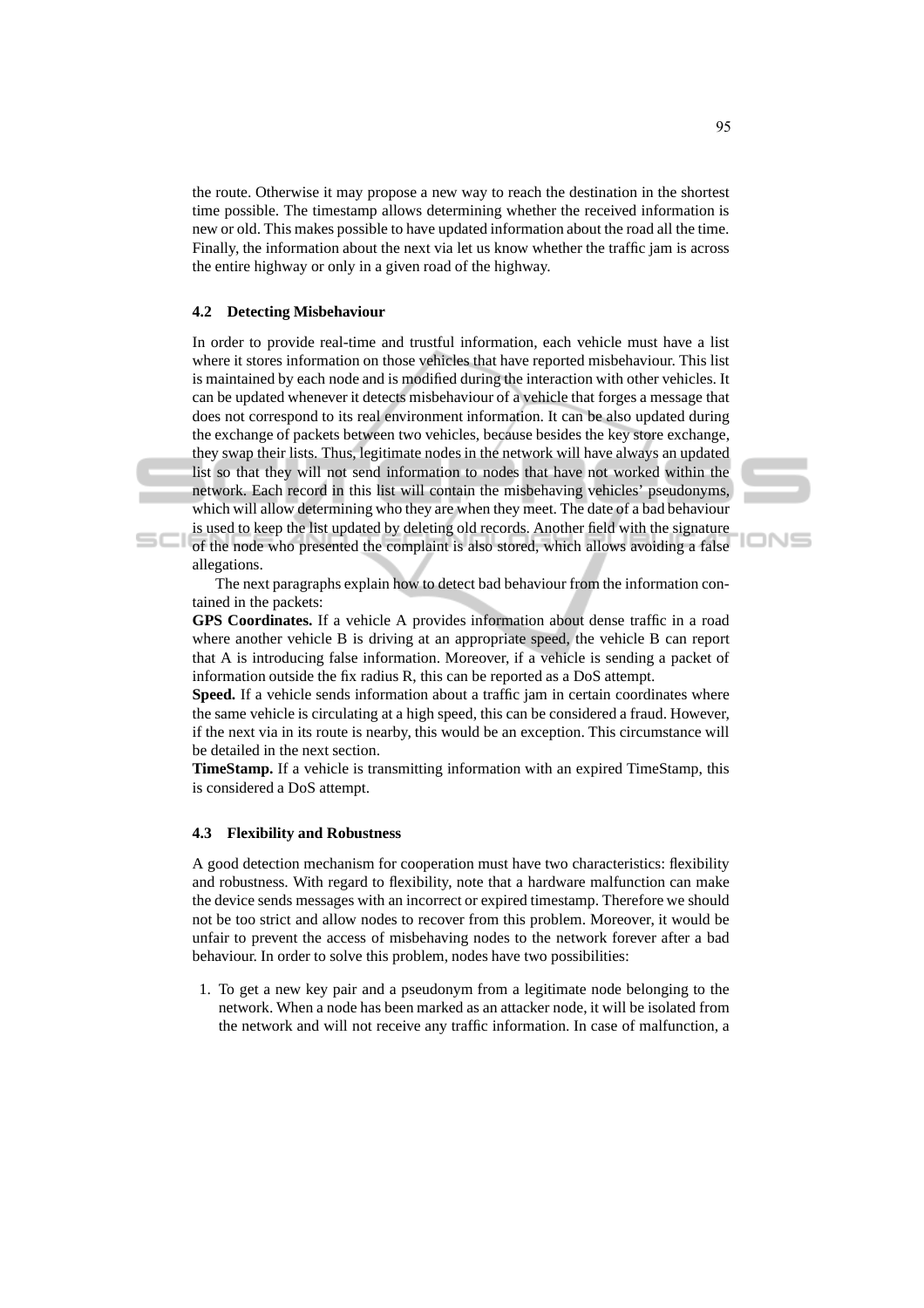node can request a new key pair from a legitimate network node. Before the node receives them, it must explain the situation to the legitimate node that will provide the new key pair if it thinks it is appropriate.

2. To check whether the records in the node's lists are old enough, and delete them. The nodes will remain in the selfish node list for a period of time that will depend on the security degree and the network size. Once this period expires the node will be removed from the list and will be able to re-join the network with these credentials. Another way to remove the nodes from this list is to detect that this node has a new credential, which will mean that a legitimate network node trusts him.

The robustness of the proposed mechanism ensures that the information that reaches any nodes is true, which avoids that nodes can impersonate other nodes by sending fake packets on their behalf. To ensure this, each intermediate vehicle must be able to determine whether the information generated by the source node has not been altered. In this case, the source node computes a hash function of the packet signed with its private key and sends its public key. Thus, if the information is altered, the intermediate node will be able to detect it. Furthermore, thanks to these detection mechanisms, selfish nodes can be isolated from the network, which ensures that the nodes involved in the network are reliable and so the information they send.



#### **4.4 Keys**

SCIENCE *A*ND

During the network construction, each user must get a public/private key pair in a decentralized way. In order to achieve this goal, each new node will perform a key exchange with one or more reliable nodes in the network. Additionally, a pseudonym will be given to each new node so that it will be associated with its cooperative or selfish behaviour but without revealing its identity. This alias will be created by an automatic generator from its public key, which prevents the existence of two identical pseudonyms and the possibility of generating a false pseudonym and masquerade to be another vehicle.

Furthermore, each network node has a key store that contains other nodes' public keys signed by reliable users of the network. When two nodes meet and want to communicate with each other, their public keys are exchanged. Each public key will be looked up at the key store, and if there is no coincidence, both nodes exchange their stores. Thus, any node will try to find a common path in the resulting web of trust. Otherwise it is impossible that the nodes are authenticated and can not trust one another. This may mean that one of them has had a bad behaviour within the network. It is possible that the probability of collision at the beginning of the network is small, so low security levels will have to be defined in this sense. When the network reaches an enough size, and taking into account the small world experiment, these levels may rise.

Whenever two nodes meet in the network, they exchange their key stores, which allow them to update the information about the network. The experiments associated with the "six degrees of separation" [17] are based on the idea that if a person is one step away from each person they know and two steps away from each person who is known by one of the people they know, then everyone is at most six steps away from any other person on Earth. This idea is used in our work in two important aspects. First, according to the principle of "six degrees of separation", the probability to find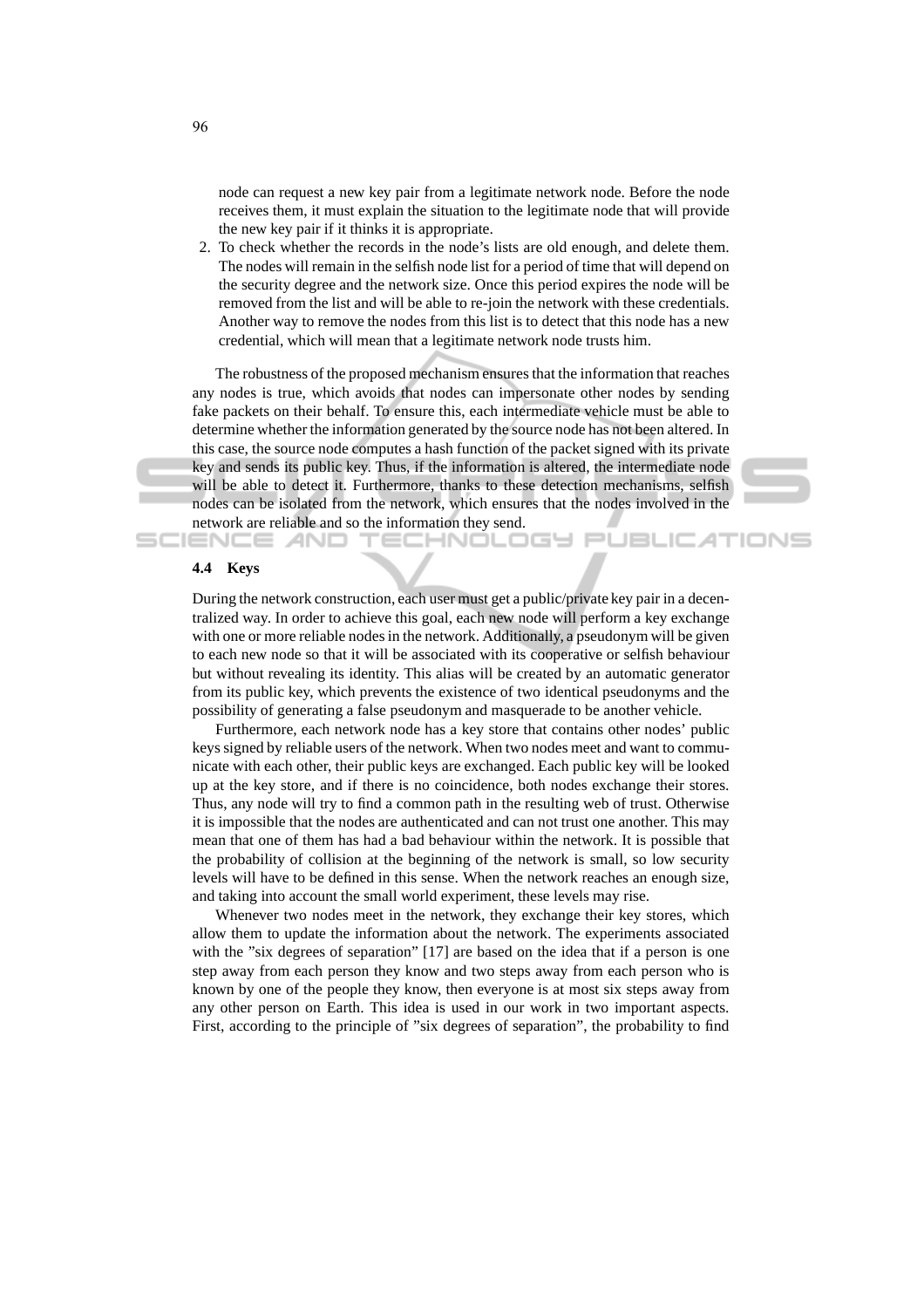a common chain between two key stores is high so this is useful to find a match in the key stores of two nodes who do not know each other. Secondly, we will compute the probability that two nodes meet twice, which will be useful to describe our proposal.

# **5 Operating Mode**

A vital aspect for the operation of the network is that nodes cooperate in relaying packets of their neighbouring nodes. To meet this need, we propose the use of the so-called Individual Reputation List (IRL), which is not shared with any other vehicle in the network. It allows the node to store information about cooperation got from the different nodes it meets during its life on the network. This list stores information about the direct experience of a node with other nodes of the network, so it is totally reliable for the node. Hence, thanks to the IRL the node can make decisions on whether to cooperate or not with other nodes according to the information contained in the list. In order to update such a list, an ACKnowledgment (ACK) message must be received by each node that had sent a packet. If a node A has some traffic information, before providing it to B, it asks it about B's cooperation in the network. The node B answers by providing the last ACK it has received. If the date of such ACK exceeds a limit m defined by the protocol in terms of the network size, the node A does not retransmit the packet. Thus, the nodes are motivated to cooperate in order to upgrade their ACKs. In order to avoid a possible selfish behaviour in the sending of the ACKs, a split of sent packets is introduced in the protocol. Figure 1 shows in more detail this operation.



**Fig. 1.** Sending packets and receipt confirmations.

One node A, who wants to send a packet to B, splits it into two parts in order to ensure that node A receives at least an ACK as proof that it is cooperating before B receives the complete information. When B receives the first part of the packet, it sends an ACK signed by B, PKB(ACK). Then, A sends to B the second part of the information so that B can recover the content of the packet. Finally, B sends the second ACK to node A.

If some of these nodes decide not to relay all necessary packets for the exchange they are introduced in the IRL of the other node. This would happen if for example A does not send the second part of the packet after B has sent ACK1, or if B does not send any of the corresponding ACKs. Figure 2 shows the flowchart corresponding to the proIN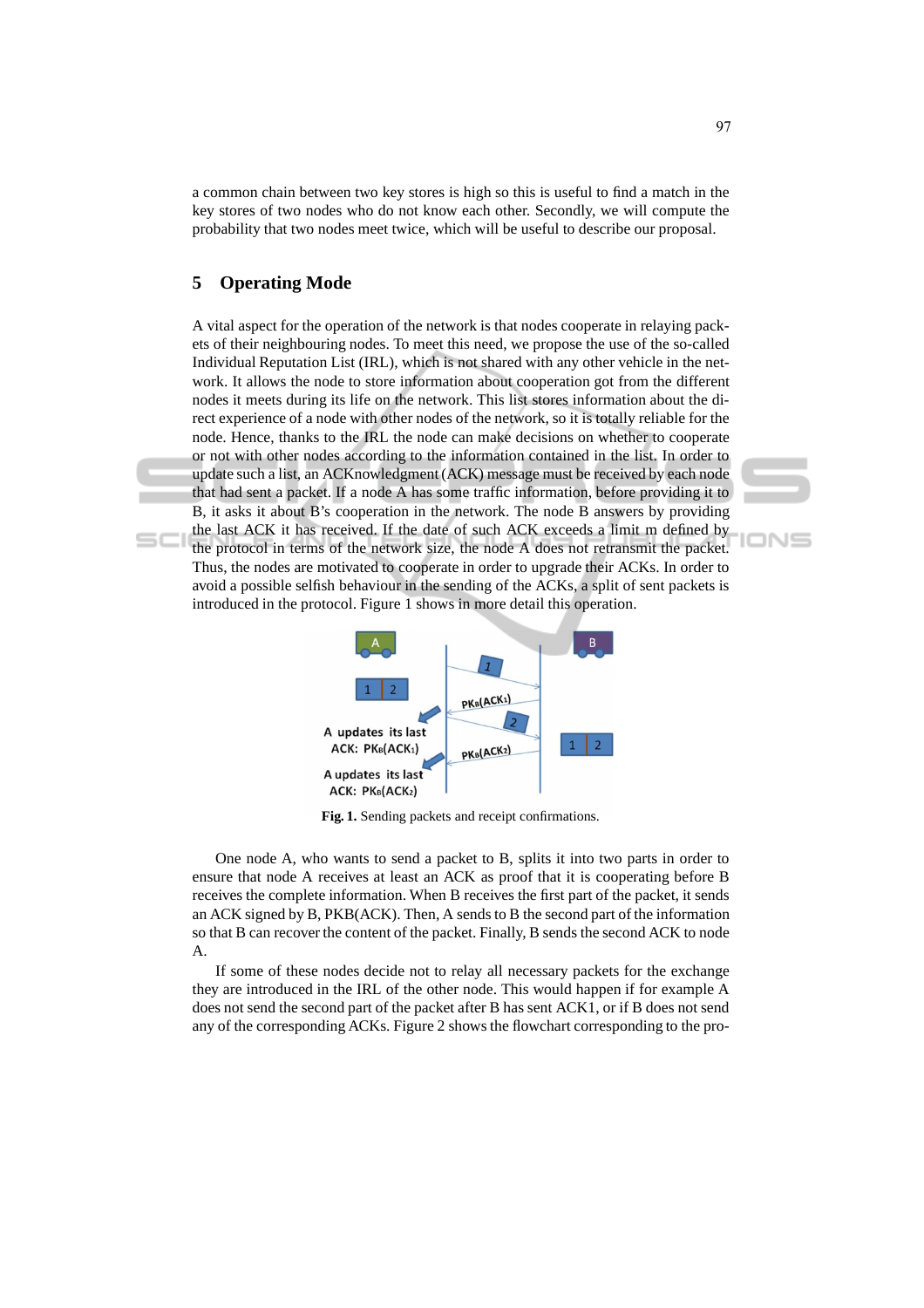

cedure when a node sends a packet while Figure 3 shows the flowchart corresponding to the process when a node that receives a packet.

According to the IRL, the nodes have an individual vision of the network. However, nodes can also have a general vision about the network through another list called General Reputation List (GRL) containing revoked pseudonyms corresponding to vehicles that had a bad behaviour within the network. In the absence of a central authority, certificate revocation must be done through cooperation and the repositories must be updated through the exchange of the GRLs among neighbouring nodes. This list can be seen as a summary of the IRL of all network nodes and therefore it provides a network overview. Its update is done each time the lists are exchanged between nodes. Thus, if a vehicle has useful information about the state of the road and finds another node that is within its GRL, it could decide not to provide it with such information. Thanks to this procedure, nodes reject selfish behaviour within the network. Moreover, if a node receives a packet from someone who is in its GRL, it discards the packet so that the misbehaving node is not able to continue attacking the network. The update process of these lists must be efficient and based on a fast search algorithm. Table 1 shows four possible fields of the records in this list. The coordinate's field is proposed as a solution to some problems of this method, which are listed in the next section.

| <b>Table 1.</b> Fields of the GRL. |
|------------------------------------|
|------------------------------------|

| Selfish   |      | Complainant Coordinates |       |
|-----------|------|-------------------------|-------|
| node's    | Date | node's                  | (X,Y) |
| pseudonym |      | <i>n</i> seudonym       |       |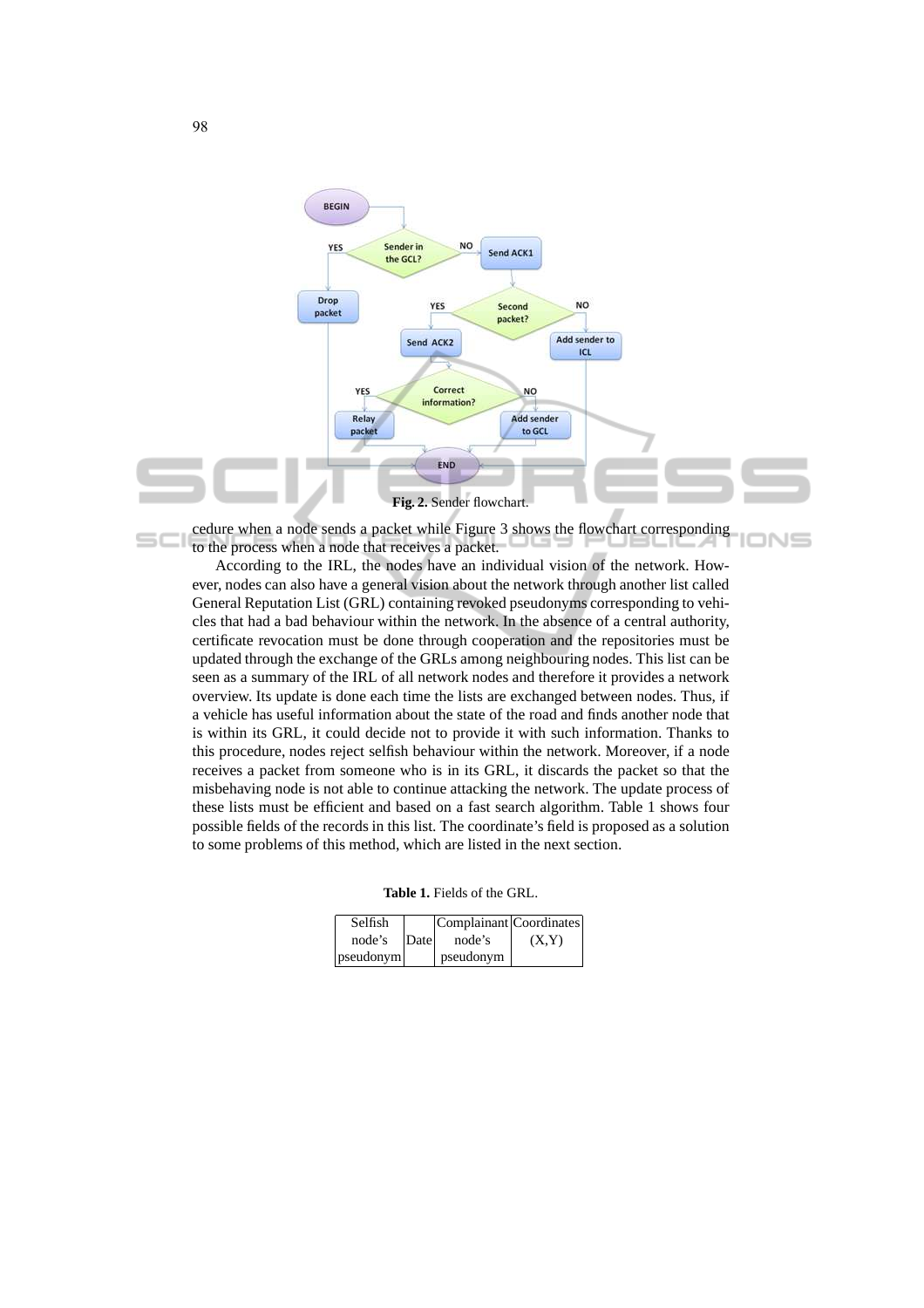### **6 Analysis of the Proposal**

During the analysis of the proposed protocol, we realized that there exists the possibility that a vehicle has detected a traffic jam in a road where another vehicle is travelling at an appropriate speed within the same road. This could be a common situation where the left lane works properly but there is a traffic jam in a deceleration lane on the right corresponding for example to an exit to a city. In this case, besides the path and direction of traffic jams, the lanes have to be determined.



**Fig. 3.** Receiver flowchart.

Another possible special situation would appear when too many vehicles try to profit from the network without participating in it. The cooperation mechanism described above can solve this problem. While the system cannot ensure 100% participation of the nodes in the network, it can ensure that at some point, selfish nodes try to avoid being isolated from the network and so participate in it.

As discussed above, nodes exchange their GRLs. This implies that a node can try to attack other nodes by inserting false records in its list. Therefore we must define a criterion for determining whether a node must be isolated or not according to its appearance in the GRLs. On the one hand, a minimum number of complaints could be defined before marking a node as selfish. That is to say, if certain number of nodes agrees that a particular node is selfish, we determine that it is probably true. On the other hand, at least two of these complaints should have different coordinates (X,Y) in order to avoid specific problems detailed below. In order to choose the minimum number of complaints about the same node that must be recorded before marking it like a selfish node; a possible solution would be to set this parameter as a function of the network size. According to the small world experiment it is not difficult to find more than one coincidence. Therefore, the larger the network, the greater this number must be.

Another unusual situation appears when a vehicle is stopped on the roadway due to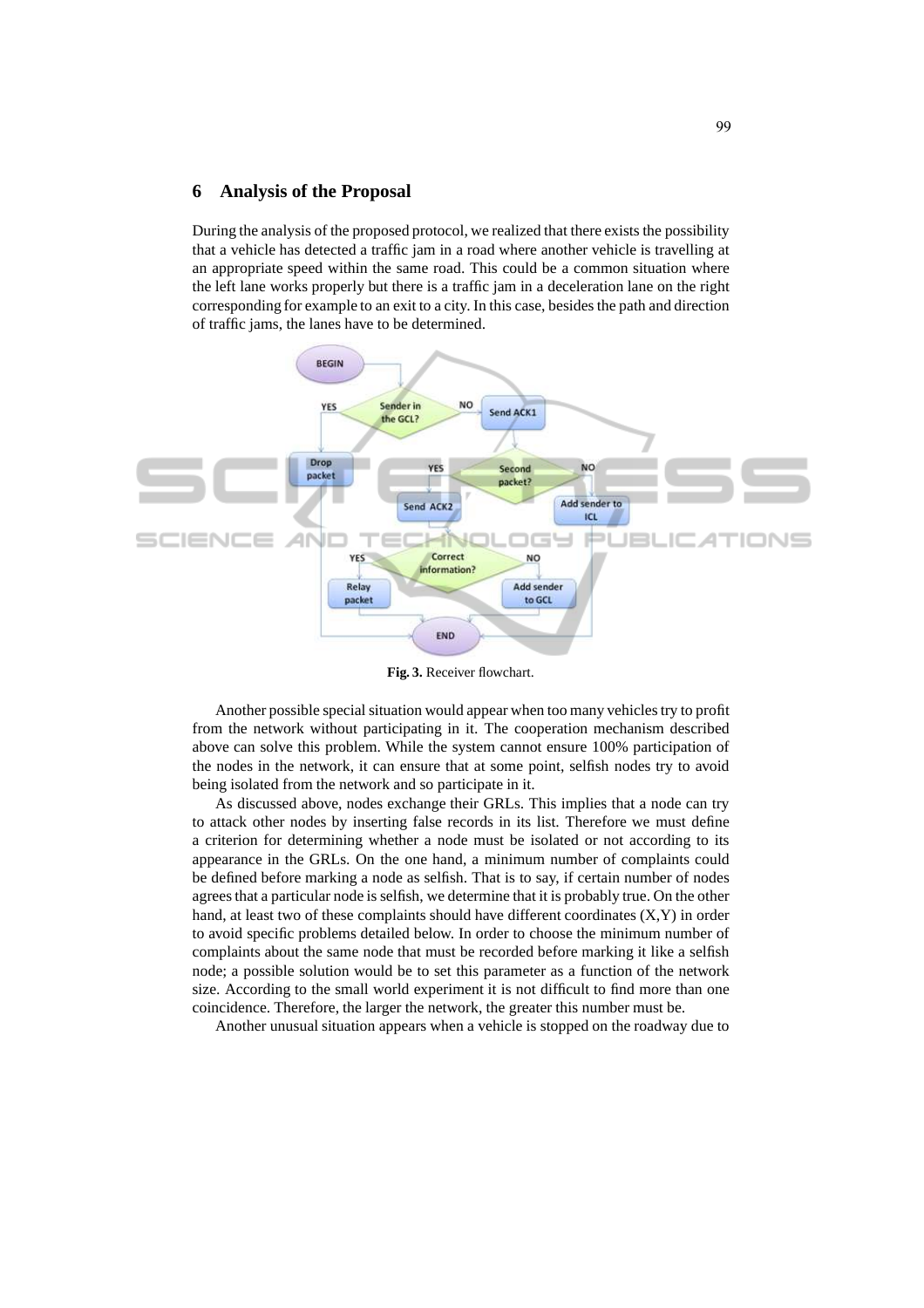an accident, car malfunction or even a phone conversation. In any of those situations, the automatic mechanism detects a vehicle at 0 km/h on a road and sends a warning about a traffic jam that does not exist. One option to solve this problem would be to revoke the car, which then should ask for a new key pair after explaining what has happened. Another possible solution would be to use the above idea and only revoke a node having a record of misconduct in more than one place from more than one node. Finally, another analyzed problem comes from the use of ACK as a cooperative mechanism. New nodes that have not participated in any packet retransmission have no ACK to receive packets from the network. One solution would be that the authenticator node gives an ACK to them. Another option would be to wait till the new nodes generate own packets of information, and after sharing them with other cars, they get an ACK and are able to participate in the network. The best option will be determined during the practical implementation of the proposal, depending on the specific conditions.

## **7 Simulations**

Both the feasibility and effectiveness of the proposal are shown through several simulations. In particular, we used NS-2 and SUMO taking as starting point the simulations **analyzed in [18]. We simulated the IRL and GRL mechanisms in a random environ**ment to see its effects on network and cooperation performance. In order to make a study of the proposal, several VANETs simulations have been implemented. This section presents the details and results of these simulations. The aim of our proposal is to detemine and isolate from the network all malicious nodes. An interesting simulation is to determine the time required for all network nodes know which nodes are malicious in order to isolate them and prevent communications with them. The first simulation consists of a set of 100 nodes that make communications between them in a totally random way. Each simulation was performed 100 times for different percentages of malicious nodes, the graph shows the average results. If a node makes a connection to a malicious node it will be include in its IRL. However,if it connects to a node that is not malicious, simply they make an exchange of their GRL. We have set a minimum of 3 different complaints on the same node before determining that it is malicious. Figure 4 shows the time required for all nodes to determine who are the malicious nodes. As we can seen, as the number of malicious nodes increases, the time to detect them dereases. This is because there is a greater probability of encountering a malicious node and therefore the number of complaints on the nodes increases. Therefore, the mechanism works better as the number of malicious nodes increases. So we conclude that nodes will cooperate to not become isolated from the network.

'IONS

Figure 4 shows that where more time is needed by the method, is on networks with 15 to 20 malicious nodes. So we took this value and we have varied the number of nodes in the network from 100 to 1000 nodes. The target is to determine how influence the number of nodes that form the network in the time needed to isolate malicious nodes from the network. In this case the results are the average of 100 simulations for the different network sizes. As shown Figure 5 the time to alert all nodes increases with the increase of the network size. However, the results shown that it is possible to isolate the malicious nodes in the network, in a reasonable time and independently the network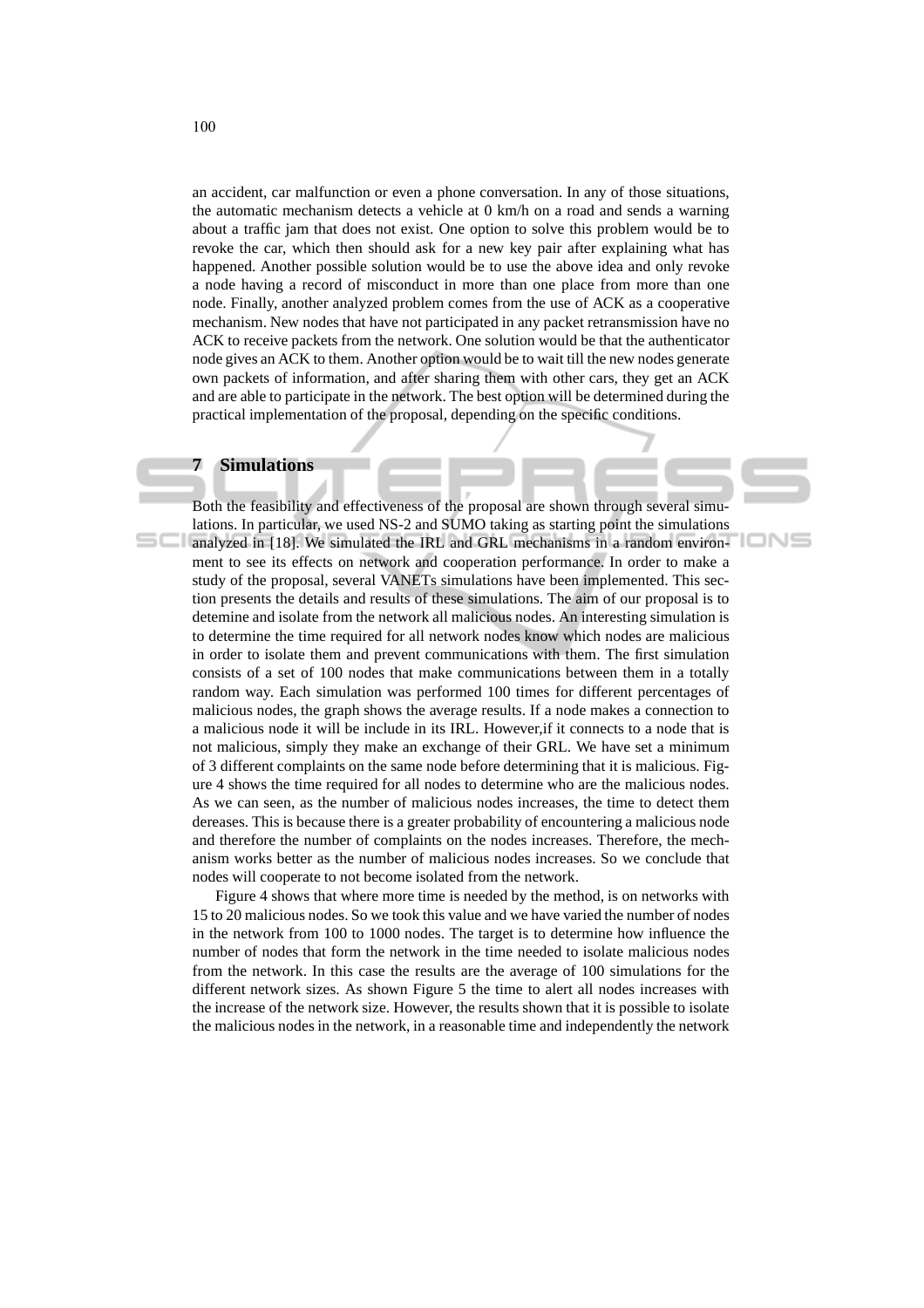

**Fig. 5.** Average time for warning vs. network size.

size. Therefore we can conclude that the cooperative system using reputation works properly for our proposed VANET.

## **8 Conclusions**

This paper proposes several cooperation tools that provide a new vision of a VANET in which there is no need for any centralized authority. Thus, the aim of this work is to propose a self-managed data network that can be formed using existing technology so that nodes can receive and send information about traffic through their devices. This would allow addressing most security weaknesses of this type of networks and studying possible solutions at no cost, simply through the cooperation of users who have implemented the proposed schemes in their devices. In particular two reputation lists and acknowledgment messages as well as different mechanisms based on parameters such as time and distance have been here proposed to allow nodes to automatically detect misbehaviours. In practical simulations the proposal has shown to be useful to avoid traffic congestions.

## **Acknowledgements**

Research supported by the Ministerio Español de Educación y Ciencia and the Europe-